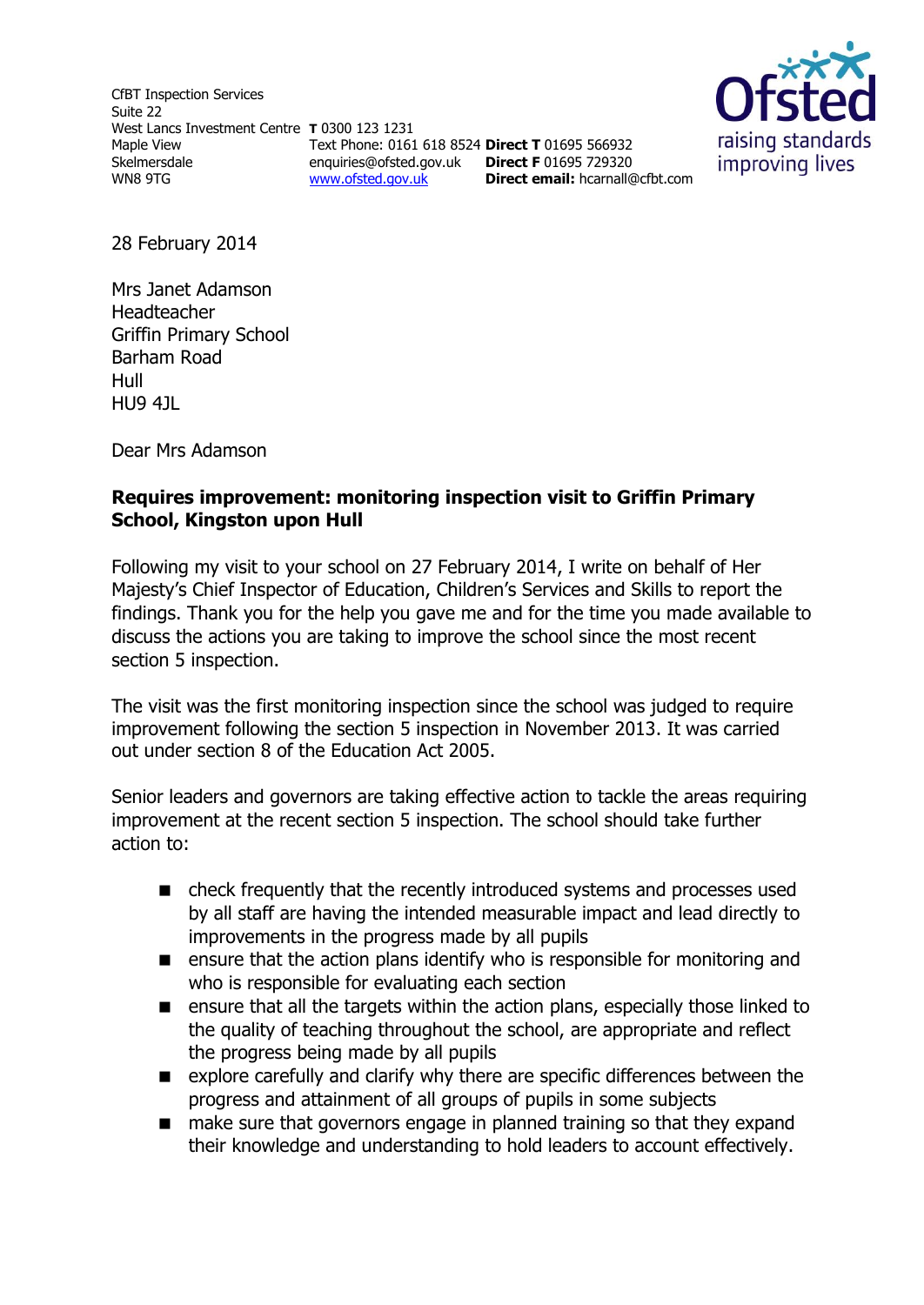

## **Evidence**

During the visit, I held meetings with you, your deputy, and phase and subject leaders. I met with a representative of the local authority and with the Chair and four members of the Governing Body. The purpose of these meetings was to discuss and evaluate the actions that have been taken since the last inspection. We also looked at recent information which shows pupils' progress in reading, writing and mathematics. You and your deputy took me on a tour of the school so that I could observe pupils at work.

# **Context**

Since the recent inspection a member of the teaching staff is absent; their class is being taught by a teacher already employed at the school. Three parent governors were appointed last week.

## **Main findings**

Although you and your colleagues have responded positively to the inspection judgements, you need to ensure that everything that is put in place has the intended impact and can be measured. It is too early to judge whether the revised systems and processes will make a difference to the progress made by all pupils, but initial signs are encouraging. Middle and phase leaders are enthusiastic about their roles and welcome the opportunity to work together. They undertake monitoring work, but at present their findings and reports are too general. A detailed analysis to identify specific differences between all pupil groups and which parts of reading, writing and mathematics must be done so that precise support is given. For example, there was a marked difference between the performance of boys and girls in some literacy areas last year; leaders need to know if this is still the case.

The action plan records what needs to be done. It must be strengthened so that it is clear who is responsible for checking each section. At present the success criteria are too general and at times over-optimistic, for example the quality of mathematics teaching. Targets must be sharpened so that you can clearly evidence to external scrutiny if the quality of teaching and thus the outcomes for all pupils are improving.

Governors, to whom I spoke, understand the need to make rapid and appropriate changes. The training offered by the local authority is to be organised as soon as possible to compliment the external training undertaken by some governors to develop their knowledge of particular areas. Links have been made with the National Governors Association and a review of governance is in place. As a result, governors are in a better position to challenge and hold you and your colleagues to account and ask the correct questions.